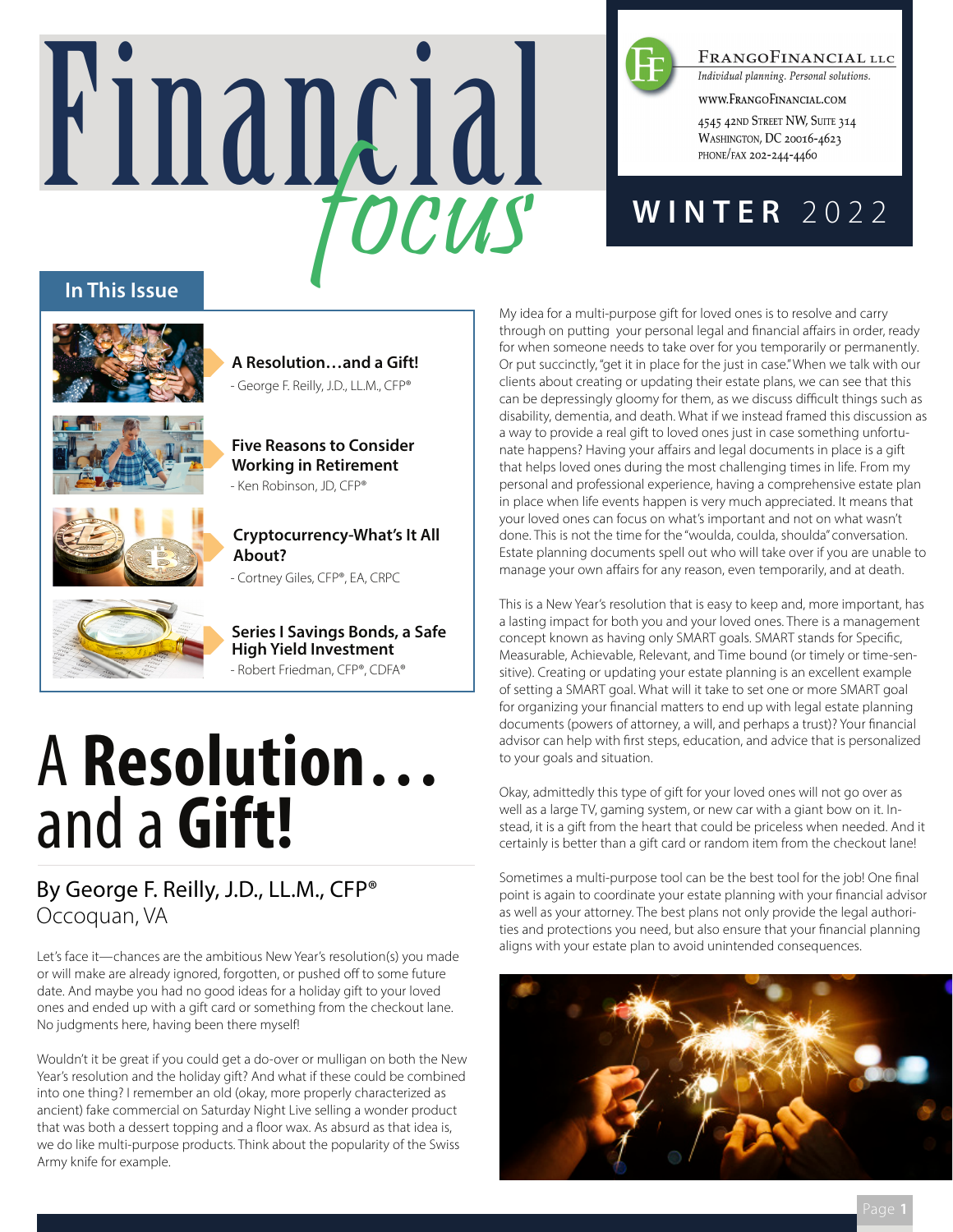## **Five Reasons** to Consider Working in Retirement

#### By Ken Robinson, JD, CFP® Rocky River, OH

#### Britta Koepf, CFP®, ChSNC® Independence,OH

In the past, retirement has been portrayed as an ending, a grand exit from your years in the workplace. But the rules continue to shift. In 2022, labor force participation among those aged 65-74 is expected to reach about 32%, up from about 20% in 2002.<sup>1</sup> As the Baby Boomer generation ages, more people view retirement as an opportunity to reduce their stress while enjoying the rewards of work in a whole new way. If you're considering retiring soon, here are a few ways it could be beneficial to continue working in some capacity.

#### **1: Continued Income & Delayed Social Security Benefits**

Perhaps the most obvious reason to continue to work in retirement is the financial benefit. The longer you work, the longer you receive a steady paycheck. This reduces the amount you need to draw from your savings, boosting financial stability.

Additionally, working during retirement may afford you the chance to delay receiving your Social Security retirement benefits. Social Security benefits become accessible as early as age 62 but increase each year up to age 70. (And a greater Social Security retirement benefit translates into more dollars for each annual cost-of-living adjustment.)

It is possible (and frequently advisable) to delay Social Security benefits even after you retire, but many people find this to be uncomfortable. They don't like the idea that they will draw more from their investment accounts in the early retirement years, even if they understand intellectually that this provides a more secure future. If



you feel this way, continuing to work in the first few years of retirement will not only help you reduce what you take from your retirement savings, it can help you avoid falling prey to mistakes with Social Security.

#### **2: Improve Your Mental Health**

Learning a new skill can help you maintain mental agility. Working, especially in a new job, is a great way to continue learning and improving your skillset. Staying engaged in work helps to build and maintain your mental faculties. This is widely believed to be an effective way to reduce the risk of developing dementia or Alzheimer's and ward off signs of aging.

#### **3: Maintain Physical Health**

Staying active during retirement years is crucial for continued health. Whether you choose to work full time or volunteer a few days a week, engaging in some form of work will help you keep your body moving. This can give you opportunities to stay balanced, strong, and healthy.

#### **4: Sense of Purpose**

Studies have shown that a sense of purpose has been found to lengthen lifespan and quality of life. <sup>2</sup> Working on something you care about, starting a new business, or mentoring others can ward off depression and provide a healthy sense of fulfillment and direction in your later years.

#### **5: Avoid Isolation**

One risk associated with retirement is increased isolation, which has been linked with weakened physical health.<sup>3</sup> Working with others reduces this risk, giving you a chance to build connections and enjoy meaningful interactions.

There's a lot to consider before rejoining the workforce in retirement. These potential benefits can help you decide what's right for you.

1. https://www.aarp.org/work/working-after-retirement/info-2015/ work-over-retirement-happiness.html

2. https://www.psychologicalscience.org/news/minds-business/ameaningful-job-linked-to-higher-income-and-a-longer-life.html

3. https://www.washingtonpost.com/outlook/five-myths/lonelinessisolation-elderly-health-problems-myths/2021/01/08/10b732ae-509c-11eb-b96e-0e54447b23a1\_story.html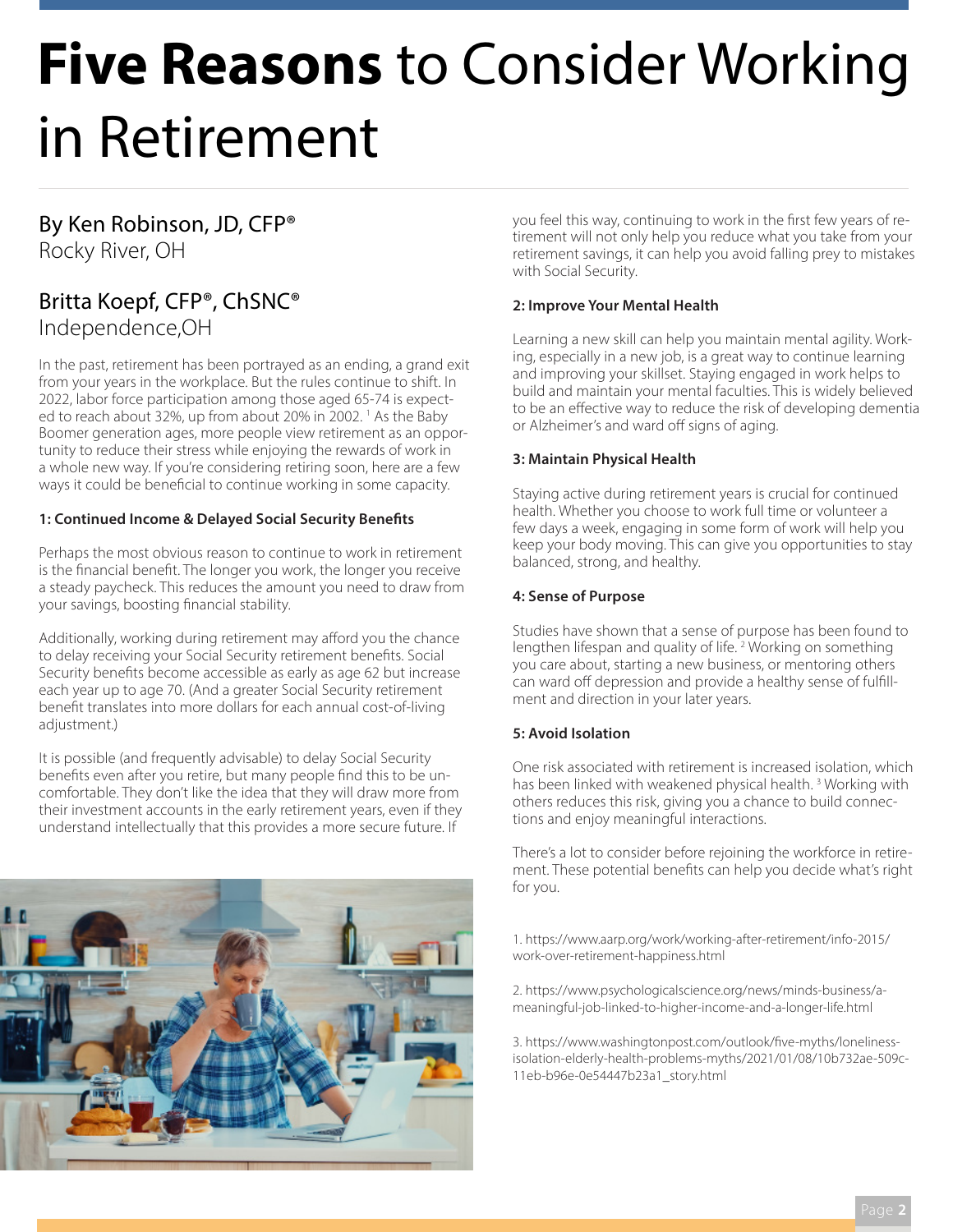# **Cryptocurrency-**What's It All About?

#### By Cortney Giles, CFP®, EA, CRPC Chandler, AZ

We covered a lot of ground in parts 1 and 2 of this three-part series on cryptocurrency. You may or may not be interested in using cryptocurrency as a means of exchange. But what about trading in it, directly or via mutual funds or ETFs?

If you're considering that possibility, know that, at this point:

• Cryptocurrency is a highly risky holding: For every cryptocurrency success story you read, there are plenty of other tales of woe.

• Cryptocurrency is not an investment; it's a speculative venture: Bottom line, cryptocurrency doesn't fit into our principles of evidence-based investing … at least not yet.

#### **Remember the Risks**

All the transactional risks we covered in part 2 can also impact cryptocurrency traders. To recap, these include:

- Potential loss or theft of an underlying cryptocurrency you're holding
- Loss of equilibrium between a cryptocurrency's supply and demand
- Governmental regulation hobbling a cryptocurrency's growth potential [for example, Ripple (XRP)]
- The massive energy consumption required to mine cryptocurrency

That's a lot of potential buzz kill for your happily-ever-after holdings. These and other risks have translated into an extremely volatile ride for cryptocurrency traders, and one reason you might want to think twice before piling your life's savings into them.

Then again, every investment carries some risk. Without risk, there'd be no expected return. That's why we also need to address an important difference between evidence-based investing vs. speculative ventures. It has to do with how we evaluate future expected returns.

#### **Setting Expectations**

What's a bitcoin worth? A dollar? \$100? \$1 million? The answer to that has been one of the most volatile bouncing balls the market has seen since tulip mania in the 1600s. As described in a Wall Street Journal piece, bitcoin was trading for around \$7,000 per coin in early 2020. On April 14, 2021, the price topped \$64,000. By the time you're reading this piece, there's not much stopping it from being worth far more than that … or far less. To illustrate this point, on May 20, 2021, it closed below \$41,000.

The problem is, there's really no way to establish meaningful expectations either way. In his ETF.com column, "Bitcoin & Its Risks," financial author Larry Swedroe summarized how market valuations typically occur:

"With stocks, we can look at valuation metrics, like earnings yield. With bonds, we can use the current yield-to-maturity. And with assets like reinsurance or lending, for which there are decades of data, we have historical evidence to make the appropriate estimates. With bitcoin, none of the preceding analysis is possible. Bitcoin is purely speculation."

Here are others weighing in on the matter:

• "Bitcoin's fundamental value is zero. … It's almost all speculative."— Steve Hanke, Professor of Applied Economics, Johns Hopkins University

• "[Bitcoin] is not a vehicle for investment, not a store of value, and not an inflation hedge. BTC is not a capital asset: it does not generate cash flows derived from economic returns on capital. Its extreme volatility invalidates claims of a reliable store of value and calls into question any inflation-hedging properties."— Alex Pickard, Vice President of Research, Research Affiliates

• "Bitcoin depends on the faith of investors and nothing more. It could equally well go to zero tomorrow if 10% of investors sold."— Eswar Prasad, Trade Policy Professor, Cornell University

• "You have to really stretch your imagination to infer what the intrinsic value of Bitcoin is. I haven't been able to do it. Maybe somebody else can."— Alan Greenspan, former Federal Reserve Chair

#### **Investing vs. Speculating**

In other words, we're not saying it's impossible to profit from trading in cryptocurrencies. But the attempt to do so more closely resembles a game of chance than an investment. In contrast, evidence-based investing enables us to create a unified portfolio we can manage according to YOUR individual goals and risk tolerances.

Evidence-based investing calls for the ability to:

Estimate an asset's expected return, based on relatively well-established fundamentals

• Factor in how different asset classes interact with one another within your total portfolio.

• Provide ways to manage cash, and generate income and growth as part of a well-structured investment strategy.

Cryptocurrency doesn't yet synch well with these parameters. It does have a price, but it can't be effectively valued for planning purposes.

#### **Venturing Forward**

All this said, what if you are still interested in trading in cryptocurrency for fun or potential profit? If so, here are key tips to consider:

• Treat it like an entertaining trip to the casino. Don't venture any more than you can readily afford to lose!

• Use only "fun money" outside the investments you need to fund your essential lifestyle.

If you do strike it rich, regularly remove a good chunk of the gains from the table to invest in your managed portfolio. That way, if a bubble bursts, you won't lose everything you've "won." (Also, set aside enough to pay any taxes you may have incurred.)

#### **Making Sense of Cryptocurrency**

This wraps up our three-part series on cryptocurrency. We hope it's helped you put this headline-grabbing subject in proper context. What other questions can we answer for you? Whether cryptocurrencies mature into mainstream transactional tools or they eventually wither on the vine, we remain available to assist you in managing your total wealth in whatever form it takes.